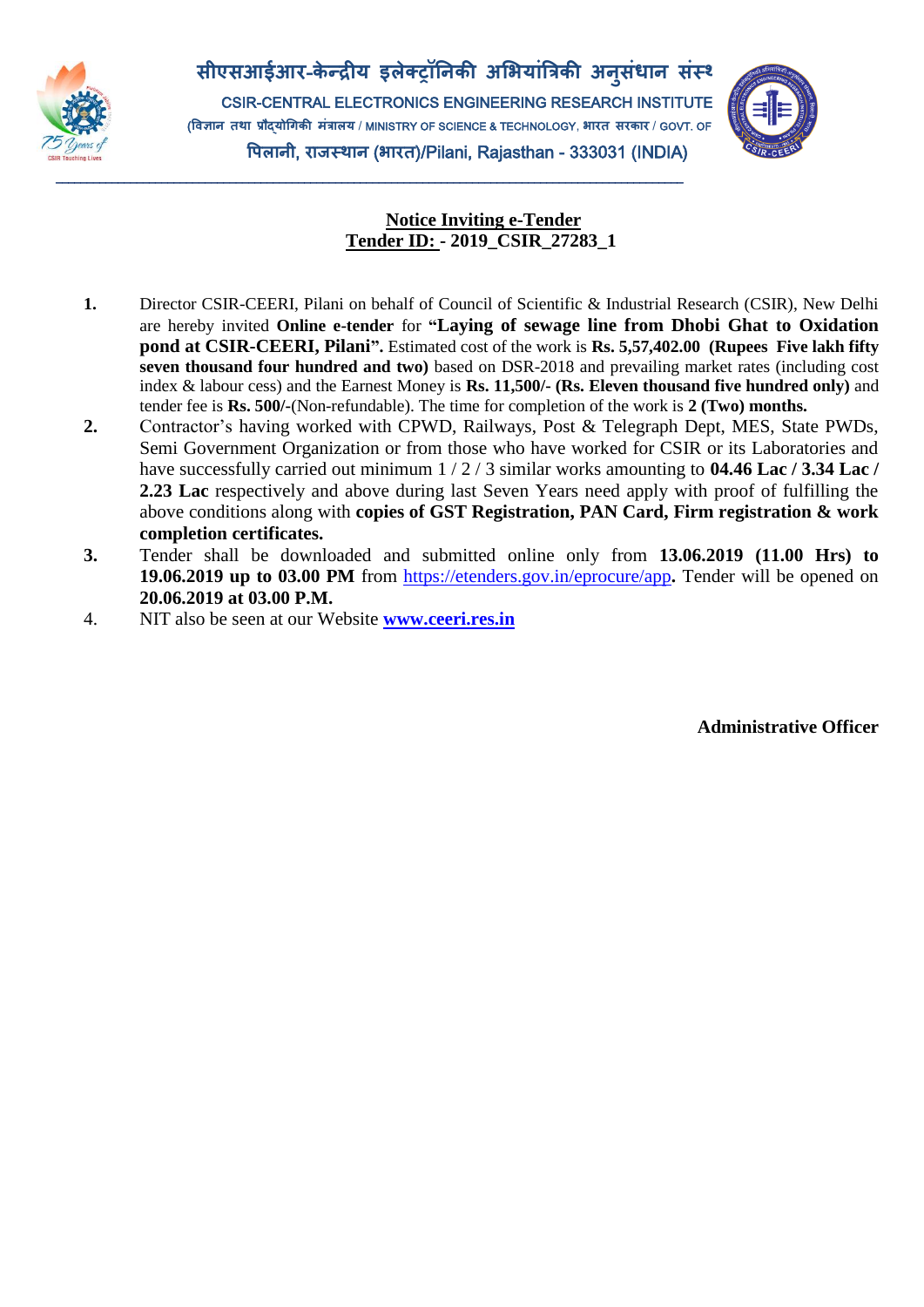

**सीएसआईआर**-**के न्द्रीय इलेक्ट्रॉनिकी अभियाांत्रिकी अि ुसांधाि सांस्थाि** CSIR-CENTRAL ELECTRONICS ENGINEERING RESEARCH INSTITUTE (**विज्ञाि्तथा्प्रौद्योगिकी्मांिालय** / MINISTRY OF SCIENCE & TECHNOLOGY, **िारत्सरकार** / GOVT. OF INDIA) **विलािी**, **राजस््थाि** (**िारत**)/Pilani, Rajasthan - 333031 (INDIA)

\_\_\_\_\_\_\_\_\_\_\_\_\_\_\_\_\_\_\_\_\_\_\_\_\_\_\_\_\_\_\_\_\_\_\_\_\_\_\_\_\_\_\_\_\_\_\_\_\_\_\_\_\_\_\_\_\_\_\_\_\_\_\_\_\_\_\_\_\_\_\_\_\_\_\_\_\_\_\_\_\_\_\_\_\_\_\_\_\_\_\_\_\_\_\_\_\_\_\_\_\_



## **NOTICE INVITING TENDER**

- 1. Online Item-rate e-tenders are hereby invited through e-tendering portal https://etenders.gov.in/eprocure/app for the composite work of "**Laying of sewage line from Dhobi Ghat to Oxidation pond at CSIR-CEERI, Pilani**" from contractors of appropriate class of CPWD, Railways, MES, State PWD's, Semi government organizations and / or from those who have successfully carried out similar works for CSIR or its laboratories, govt. or semi government organizations. The tenderers should have successfully completed at least three similar works amounting to **Rs. 2.23 Lac** or at least two similar works amounting to **Rs. 3.34 Lac** or at least one work amounting to **Rs. 4.46 Lac** or above in single contract of the estimated cost of work during the last seven years, ending on the last day on the month previous to the one in which tender is being invited. The contractors may apply with proof of fulfilling the above conditions along with copies of PAN, GST registration number, satisfactory work completion certificates. Similar work shall mean the contractor having work experience of buildings work, repair of buildings and pipe lines.
- 2. The Estimated cost of work is **Rs. 5,57,402.00 (Rupees Five lakh fifty seven thousand four hundred and two only)** based on DSR-2018 (Including cost index, Labour Cess) & prevailing market rates.
- 3. Duration of contract for carrying out of the work will be 2 months from the date of commencement which shall be reckoned from the tenth day of issue of award letter.
- 4. The tender in two bid system shall be submitted through online at CPPP website: <https://etenders.gov.in/eprocure/app> by the tenderer, as per date given in Critical Date Sheet below:

| S.             | <b>Schedule of activities</b>            | Date & Time               |
|----------------|------------------------------------------|---------------------------|
| N <sub>0</sub> |                                          |                           |
|                |                                          |                           |
|                | Publish Date on CPP Portal               | 13-06-2019 from 09:00 Hrs |
| 2              | Tender document download start date      | 13-06-2019 from 11:00 Hrs |
| 3              | Tender document download End date        | 19-06-2019 Upto 03:00 PM  |
| $\overline{4}$ | Tender submission start date             | 13-06-2019 from 11:00 Hrs |
| 5              | Tender submission End date               | 19-06-2019 Upto 03:00 PM  |
| 6              | Document related to eligibility criteria | 20-06-2019 at 03:00 PM    |
|                | opening date (Cover $- I$ )              |                           |
|                | Financial Bid opening date (Cover — II)  | 20-06-2019 at 3:30 PM     |

## **Critical Date Sheet**

5. Scanned copies of Tender Fee (non-refundable) of Rs. 500/- (Rupees Five hundred only) deposited through Demand Draft/Banker's Cheque **in favour of Director, CSIR-CEERI, Pilani & Cash to Cashier, CSIR-CEERI, Pilani**.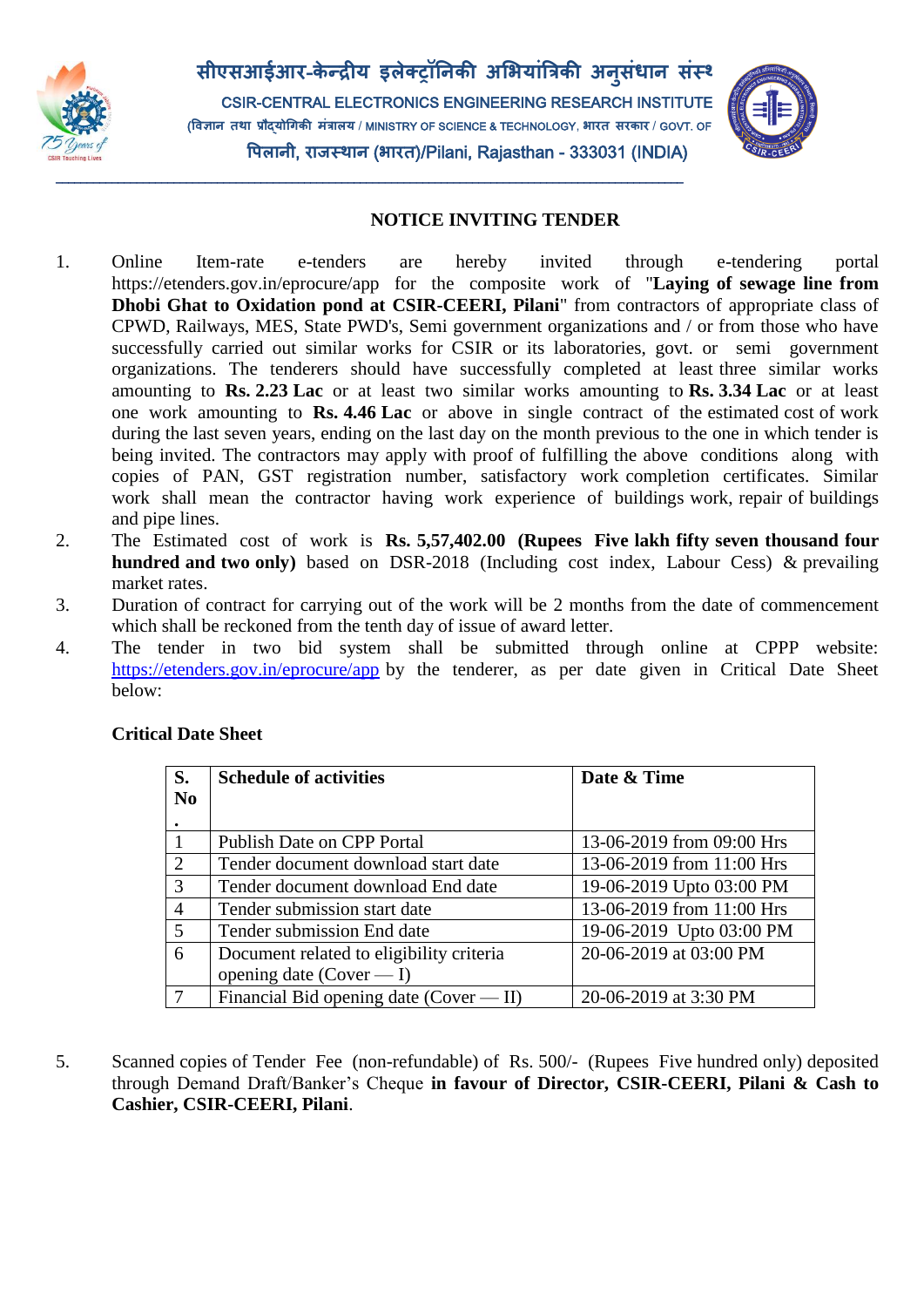

\_\_\_\_\_\_\_\_\_\_\_\_\_\_\_\_\_\_\_\_\_\_\_\_\_\_\_\_\_\_\_\_\_\_\_\_\_\_\_\_\_\_\_\_\_\_\_\_\_\_\_\_\_\_\_\_\_\_\_\_\_\_\_\_\_\_\_\_\_\_\_\_\_\_\_\_\_\_\_\_\_\_\_\_\_\_\_\_\_\_\_\_\_\_\_\_\_\_\_\_\_



5a. Earnest Money Deposit amounting to **Rs. 11,500.00 (Rupees Eleven thousand five hundred only)** in the shape of Demand Draft in favour of Director, CSIR-CEERI, Pilani and the scanned copy may be uploaded in Cover-I of the tender and hard copy may be deposited in Building & Maintenance Section, CSIR-CEERI, Pilani upto 19.06.2019 at 3:30 PM. Tenders received without Earnest money will not be considered.

- 6. The tenderer is to indicate the name & telephone numbers of issuing agency of the completion certificates to enable the verification of the documents, if necessary. It may be noted that even after opening of price bid, the credential submitted found to be false/forged the offer submitted shall be rejected out rightly. No further clarification will be sought from the tenderers.
- 7. The employer does not bind himself to accept the lowest or any tender and reserves to himself the right of accepting the whole or any part of the tender and the tenderer shall be bound to perform the same at the rates quoted by him.
- 8. No tenderer shall be permitted to tender for works in the concerned unit of C.S.I.R. in which a relative is posted in the grade between Controller of Administration and Junior Engineer, (both inclusive). He shall also intimate the name of persons who are working with him in any capacity or subsequently employed by him and who relatives are as mentioned above.

Note: A person shall be deemed to be a relative of another if, and only if, (a) they are members of a Hindu undivided family or (b) they are husband and wife or (c) the one is related to the other in the following manner: father, mother (including step mother), son (including step son), Son's wife, Daughter (including step daughter), Father's father, Son's son, Son's son's wife, Son's daughter, Son's daughter's husband, Daughter's husband, Daughter's son, Daughter's son's wife, Daughter's daughter's husband, Brother (including step brother), Brother's wife, Sister (including step sister), Sister's husband.

- 9. Tenders submitted shall remain valid for a period of 90 days from the bid submission end date for the purpose of acceptance and award of work. Validity of the tender beyond 90 days from the bid submission end date shall be extended by mutual consent.
- 10. In e-tendering, tenderer can quote the rates in figure only. The rates in words, amount of each item and total is generated automatically. Therefore, the rate quoted by the tenderer in figure is to be taken as correct.
- 11. The tenderer should carefully see the contract drawings (as applicable) as no claim whatsoever will be entertained for any alleged ignorance thereof.
- 12. Before tendering, the tenderer shall inspect the site to fully acquaint himself about the conditions inplants etc., conditions affecting accommodations and movement of labour etc. required for the satisfactory execution of contract. No claim whatsoever on such accounts shall be entertained by the employer under any circumstances.
- 13. If any tenderer withdraws his tender within the validity period or makes any modification in terms and conditions of the tender, before the award of work, which are not acceptable to CSIR then CSIR shall, without prejudice to any other right or remedy, shall be at the liberty to forfeit 50 % (fifty percent) of the Earnest Money deposit absolutely. Further, the tenderer shall not be allowed to participate in the re-tendering process for this work.
- 14. 100% Earnest Money will be forfeited if the contractor fails to commence the work within the stipulated period after the Award of the work.
- 15. Except writing rates in figure only, the tenderer should not write any conditions or make any changes, additions, alterations and modifications.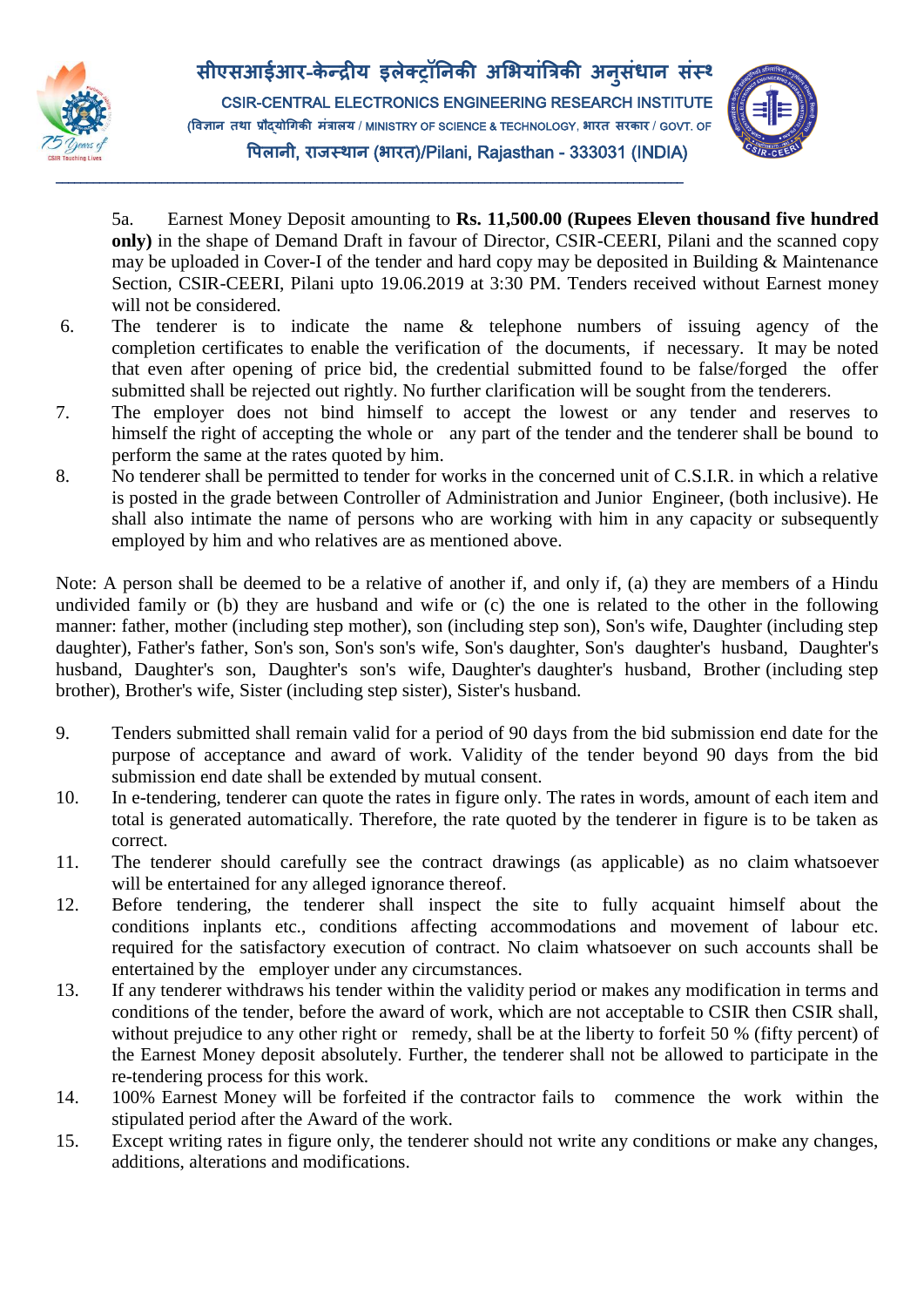



\_\_\_\_\_\_\_\_\_\_\_\_\_\_\_\_\_\_\_\_\_\_\_\_\_\_\_\_\_\_\_\_\_\_\_\_\_\_\_\_\_\_\_\_\_\_\_\_\_\_\_\_\_\_\_\_\_\_\_\_\_\_\_\_\_\_\_\_\_\_\_\_\_\_\_\_\_\_\_\_\_\_\_\_\_\_\_\_\_\_\_\_\_\_\_\_\_\_\_\_\_



- 16. Some of the major provisions of General Conditions of Contract are given below. Interpretations however, shall be as given in the General Conditions of Contract.
	- a. **DEFECTS LIABILITY PERIOD** is of **12 Months** from the date of completion as certified by the Engineer-In-Charge.
	- b. **Minimum value of work for the Intermediate Certificate:- Interim certificate will be Rupees Two lakh fifty thousand only.** However, a lesser amount can be admitted for intermediate / interim certificate at the discretion of the Engineer-In-Charge.
	- c. **SECURITY DEPOSIT**: A sum @ 10 % of the gross amount of the bill shall be deducted from each running bill of the contractor till the sum along with sum already deposited as earnest money, amounts to 5 % of the tendered value of the work. In addition, the contractor shall be required to deposit an amount equal to 5 % of the contract value as performance security within the period prescribed in the letter of award issued to him.
	- d. **COMPENSATION**: Contractor shall pay, as compensation, an amount equal to 1% (one percent) or such smaller amount as the Employer (whose decision in writing shall be final) may decide on the cost of whole work as shown in the agreement, for every week that the work remains un-commenced or unfinished or due quantity of work remains incomplete after the scheduled dates. Compensation to be paid shall not exceed 10% (Ten percent) of the contract amount as shown in the agreement.
- 17. For any queries relating to the Tender Document and the terms and conditions content therein should be addressed to S.E. (CIVIL), CSIR-CEERI, Pilani.
- 18. Clause No.28 of conditions of contract i.e. **"Escalation"** will not be applicable in this work.
- 19. The labours / Engineer deployed by the contractor at site will be paid by the contractor on the basis of minimum wages as notified by Chief Labour Commissioner (C), New Delhi from time to time.
- 20. The rate quoted by the contractor for items of work shall be inclusive of all taxes including GST  $\&$ Labour Cess etc. No claim on account of taxes will be considered after the submission of tender.
	- a. The contractor shall comply the provision of the building & other construction workers (Regulation of Employment & Conditions of Service) Act 1996, the building & other construction workers Welfare Cess Act, 1996 (Central Act) and Goods & Service Tax & Government of India Acts & rules in force during the currency of contract.
- 21. Opening of Technical Bid (Cover: I)
	- (a) The Technical bid will be opened by Tender Opening Committee (TOC) on **20.06.2019 at 03:00 PM**, in the office of Building & Maintenance Section, CSIR-CEERI, Pilani, in the presence of such intending tenderers or their authorized representatives who may wish to be present at that time. No claim or any grievances will be entertained what-so-ever by the Tender Opening Committee in this regard.
	- (b) The TOC, after evaluation of documents contained in Cover: I i.e. Technical Bid, will decide the eligible tenders, as per the criteria laid down in the NIT.
	- (c) The TOC will then open the Financial Bids of only eligible tenderers.
- 22. Opening of Financial Bid (Cover: II). The Cover: II of Eligible Tenderers shall be opened serially. The total amount quoted by the tenderers shall then be read out by the TOC for information of those present / participated.
- 23. Tender Liable for Rejection. Tender is liable for outright rejection if on opening it is found that —